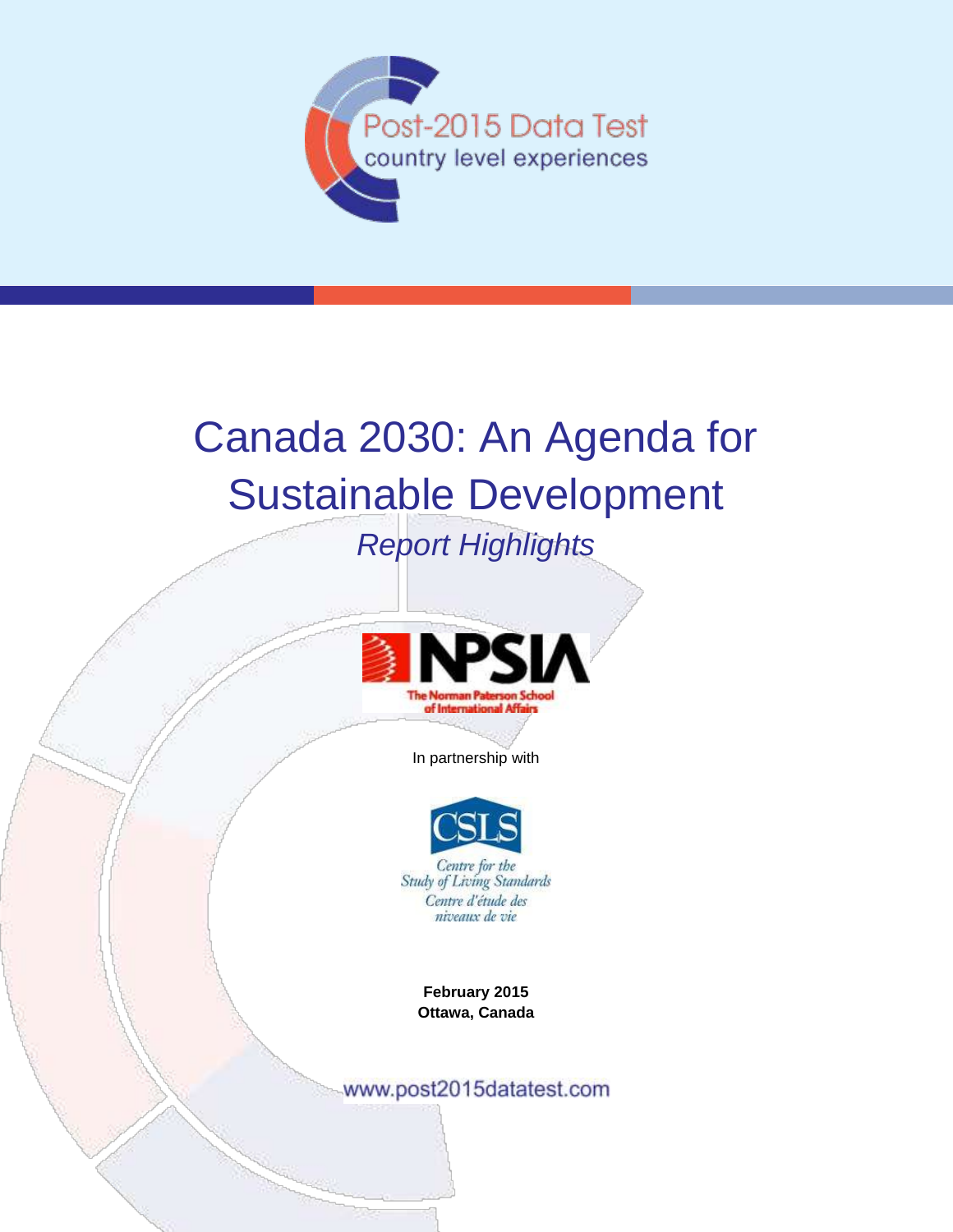# Report Highlights

#### About the study

In 2015, governments will negotiate a set of Sustainable Development Goals (SDGs) to replace the Millennium Development Goals (MDGs), which expire in 2015. Like the MDGs, the SDGs will comprise goals, targets and indicators against which countries and the world will track progress on sustainable development. But unlike the MDGs, the SDGs are set to be universal in nature, applying to all countries, including developed countries like Canada. The implementation of the SDGs is also expected to allow countries space to identify their own national priorities within the broad sustainable development framework. A key question in this context is how the SDGs will be effectively applied across countries at different stages of development. In an effort to address this question, this report examines what the SDGs could mean for Canada. It is part of a broader multi-country initiative – the Post-2015 Data Test – which looks at how the SDGs could be applied and measured across a range of low, middle and high-income countries.

The key objective of this study is to identify the opportunities and challenges that may arise for Canada from the implementation of a universal, country-relevant SDG framework, including those related to measuring progress. The study unpacks Canada's national priorities for candidate SDGs in seven areas – poverty, education, employment and inclusive growth, energy and infrastructure, environmental sustainability and disaster resilience, governance, and global partnership for sustainable development. It provides an overview of key data sources and identifies the factors for realising progress in the Canadian context. Importantly, the report also examines the implementation challenges Canada may face as a federal state in which provinces and territories have jurisdiction over goal areas such as education.

The report makes a number of valuable contributions. First, it serves as a comprehensive overview of Canada's sustainable development challenges, broadly understood in terms of economic, social and environmental well-being. Second, the report also takes stock of the current state of Canada's national statistical system and data availability for monitoring progress on the SDGs. Given the breadth of issues addressed, the report is divided into sections according to candidate SDG areas and measurement issues. Each goal sections can be read on a stand-alone basis for readers interested in particular candidate goal areas and their implications for Canada. Finally, the report provides a concrete example of how a universal, country relevant sustainable development agenda could be applied to high income countries.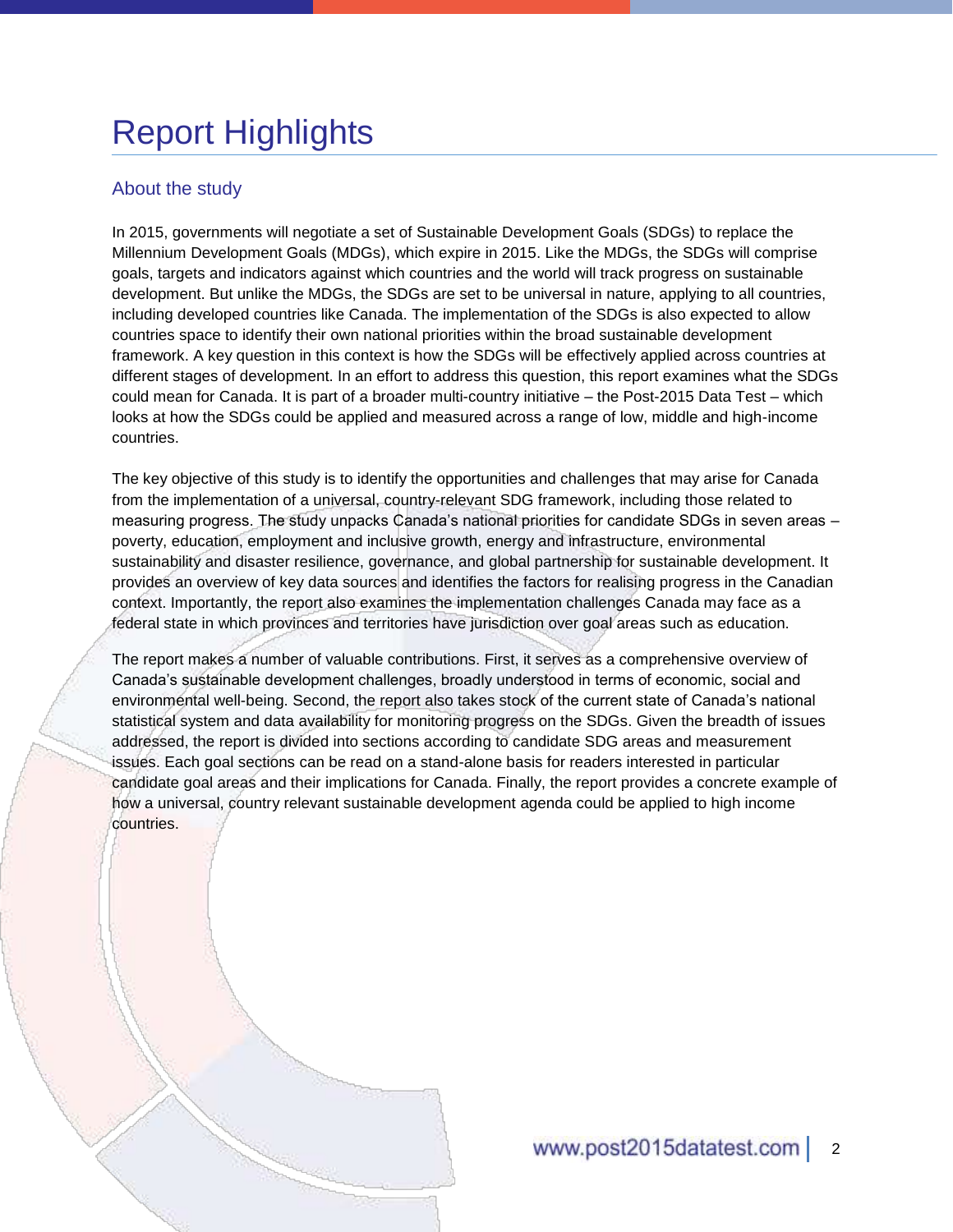### **Key Findings**

**The proposed Sustainable Development Goals (SDGs) are relevant for Canada.** 

**Addressing the wellbeing of Aboriginal peoples is prevalent across SDGs. Issues related to gender equality are also cross-cutting.**

**Global minimum standards are not particularly relevant for Canada's national priorities.**

**Most Canadian stakeholders have little to no knowledge of the post-2015 agenda.** 

**Nevertheless, efforts to address sustainable development concerns in Canada are established and ongoing for many candidate goal areas.** 

#### Key findings

The study finds that the candidate SDGs are relevant to the Canadian context and broadly correspond with national sustainable development challenges.

Recognising that the SDG framework is set to give countries space to identify and target national priorities in the implementation of the SDGs, the study includes an examination of Canadian priorities across seven candidate goal areas. Challenges related to the social, economic and environmental well-being of Canada's Aboriginal peoples appear across six of the seven goals. Similarly, the study finds that issues related to gender equality are cross-cutting for a significant number of potential SDG areas.

A number of global minimum standards have been identified for the SDG framework, such as ending extreme poverty as measured by the proportion of the population living on less than US\$1.25 (purchasing power parity) per day and ensuring that all newborns are registered with civil authorities. For the most part, global minimum standards are not particularly relevant for Canada's domestic priorities, though some, such as ensuring universal access to infrastructure, may be relevant, particularly in Canada's North.

#### The conversation on the post-2015 agenda has been limited in Canada. Environmental and development-oriented federal government departments and civil society actors tend to be directly engaged in the international discussions. However, domestic stakeholders, such as provincial and municipal governments, the private sector and civil society organisations that focus on Canadian issues, are not aware of the post-2015 process and its relevance to their work domestically. This is unsurprising given that such global frameworks have historically been applied to developing countries and have had little impact on Canada's domestic priorities with the exception of guiding Canada's approach to international development cooperation.

Nevertheless, the study reveals that, while not directly linked to the SDG process, a rich history of work on issues related to the SDG agenda – such as addressing poverty and climate change – exists in Canada through a patchwork of national, sub-national and local initiatives by governments and non-governmental stakeholders.

The study includes an evaluation of the availability of good quality official data, including disaggregated data, to measure progress on the post-2015 agenda. It also looks at dimensions of the data availability–transparency– accountability nexus, examining possibilities for how stakeholders can use data to hold government to account for progress on post-2015.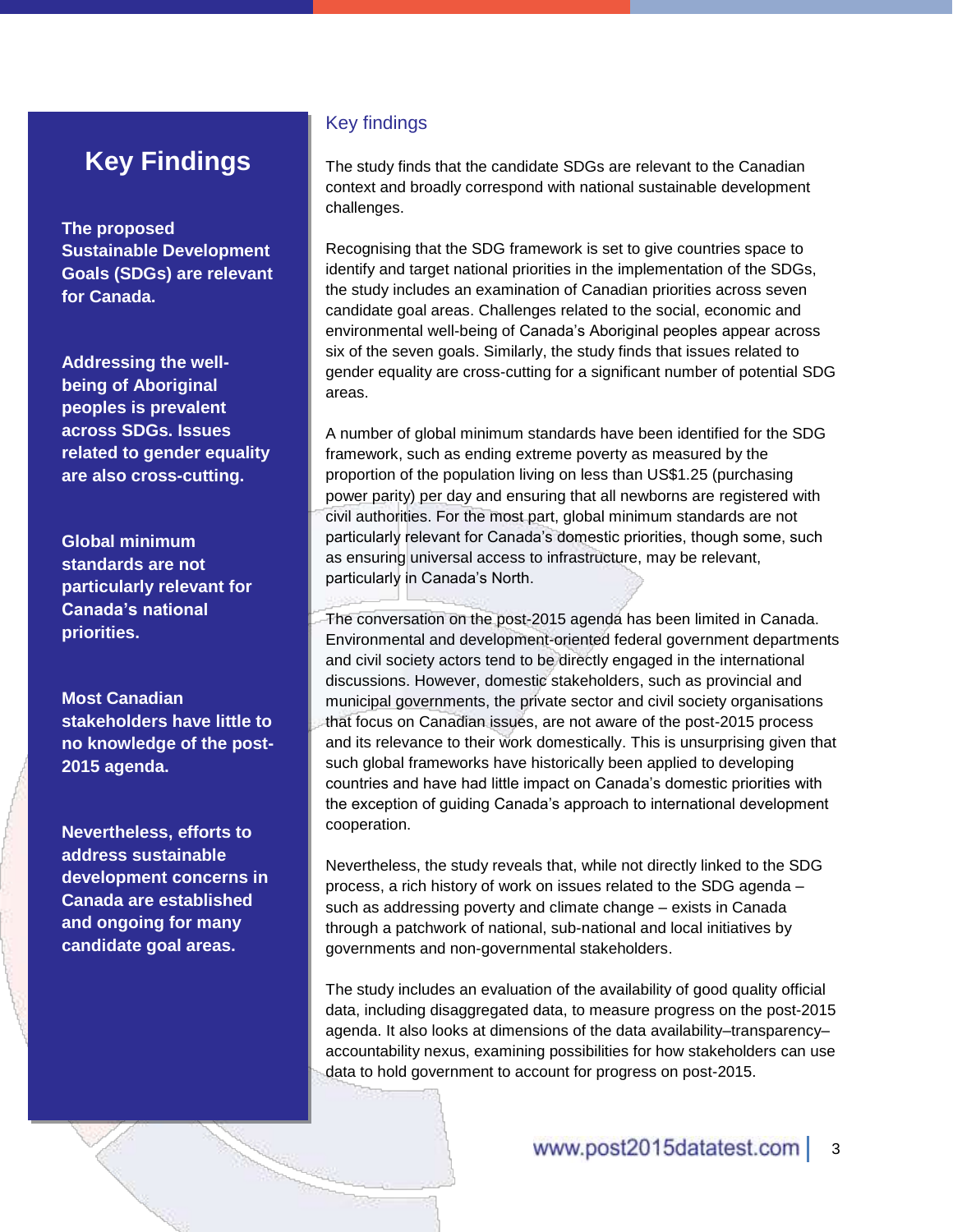Canada has an excellent, relatively independent statistical system that is well placed to measure progress on the post-2015 agenda. Most indicators examined under the study are already available or can be easily calculated. Data gaps are most prevalent for goals related to governance, the environment, and energy and infrastructure. Disaggregated data are nearly always available for age, sex and sub-national levels (such as provinces/territories, metropolitan areas, federal electoral districts) but less readily available by minority group and income level.

Though challenges exist, unofficial data are not necessarily needed to fill gaps in measuring progress. Statistics Canada and other government departments and agencies are well positioned to address data gaps if afforded the necessary resources to do so. The use of unofficial data sources to measure progress on post-2015 may present a risk given that they do not necessarily follow the same level of rigor and transparency as Statistics Canada.

For the targets and indicators examined in this study, data on goals related to poverty, education and employment are excellent and very good for all other candidate goal areas. Nevertheless, there is room to improve the relevance of data produced through greater consultation with users by data providers.

Unsurprisingly, given the agency's *raison d'être*, sources of data from Statistics Canada identified through the data mapping process typically do better in the data quality assessment than data from other government departments and agencies. Official data providers outside Statistics Canada tend to have gaps in terms of the availability and presentation of metadata including methodologies, concepts and other information about survey instruments, consultation with users and reporting on data reliability.

While Canada is well placed to measure progress on the post-2015 agenda, a number of challenges exist. In the recent past, the federal government has not demonstrated a commitment to ensuring the availability of good data, as shown by cuts to Statistics Canada's human and financial resources and the controversial decision to terminate the mandatory long-form census. The capacity of Statistics Canada to continue producing high-quality data has been questioned, particularly in light of changes to some survey instruments that have jeopardised the continuity and comparability of important datasets. Nevertheless, the quality of unaffected survey instruments – those which have not been impacted by cuts or significant changes to methodologies – remains high.

### **Key Findings**

**Official data are available for 78 per cent of the 133 indicators examined in this study.**

**With the appropriate resources, Statistics Canada and other government departments and agencies have the capacity to address data gaps.**

**Data quality is excellent for goals related to poverty, education and employment and very good for all other candidate goal areas.** 

**Lower data quality is associated with data sources from other departments and agencies while data from Statistics Canada are of excellent quality.** 

**While Canada has an excellent statistical system, it has seen deterioration in recent years.**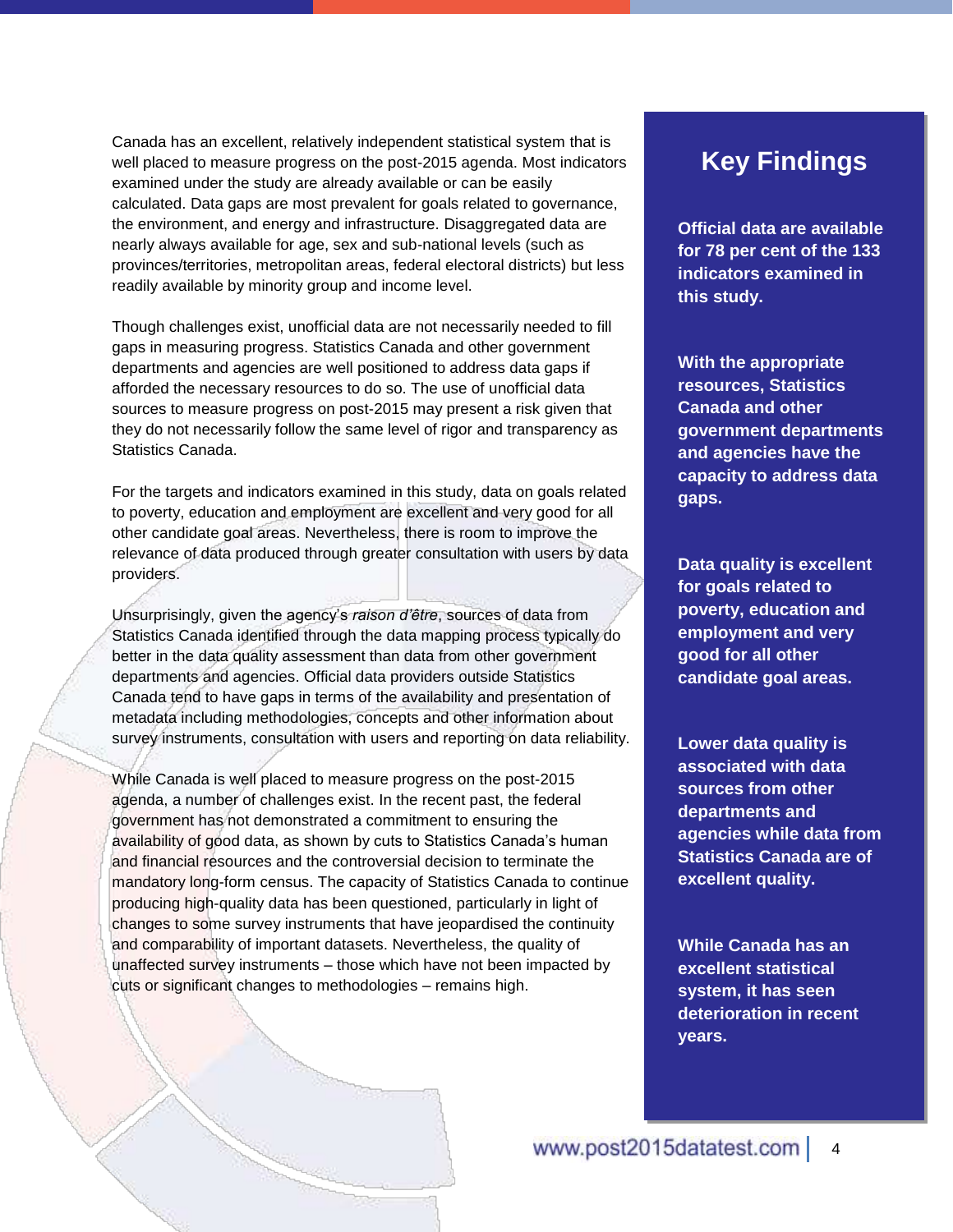### **Key Findings**

#### **The enabling**

**environment for civil society advocacy has become increasingly closed due to funding cuts and stricter regulations on the political activities that charitable organisations can undertake.** 

There is no question that the level of access to official data is excellent for all stakeholders in Canada and that users' capacities to use data are good. Canada has a free, open and independent media that plays an important role in holding government to account. At the same time, the enabling environment for civil society has become increasingly closed in recent years as charitable organisations have seen funding cuts and stricter regulations on the activities that they can undertake, particularly with respect to advocacy.

#### Implications for Canada

To date, the Canadian government has championed a post-2015 framework that focuses on the poorest and most vulnerable in developing countries, ensures a continued emphasis on maternal, newborn and child health, and effectively promotes job creation and sustainable economic growth. These priorities reflect Canada's current approach to development cooperation. While these issues are important for the SDG framework, Canada's inputs tend to reflect its priorities for developing countries rather than its priorities for realising sustainable development at home, such as addressing the situation of Aboriginal peoples and reducing greenhouse gas emissions. Given the universal nature of the framework, there is a need to move beyond the development perspective to ensure that national priorities also inform the global agenda. This is important for ensuring that the post-2015 agenda is relevant for high-income countries, particularly Canada, in addition to developing countries.

The SDGs, as they are currently articulated, capture gender equality dimensions of sustainable development with a standalone goal as well as cross-cutting targets under other candidate goal areas. Canada should continue to support this approach to integrating gender equality into the SDGs as a means to ensure due attention to this issue both at home and abroad. While the SDGs emphasise social inclusion, there is no specific goal or target for indigenous peoples. The well-being of Aboriginal peoples is cross-cutting for many of the candidate SDGs in Canada. This suggests scope for a potential "made in Canada" goal that aims to spur efforts to realise better outcomes for Canada's Aboriginal communities.

### **Implications for Canada**

**The federal government's approach to the SDGs should move beyond a development-focused perspective.**

**Application of the SDGs in Canada requires special attention to Aboriginal issues beyond what is currently outlined in the proposed SDGs.**

**Global minimum standards may serve as an important guide for Canada's post-2015 international development cooperation priorities.**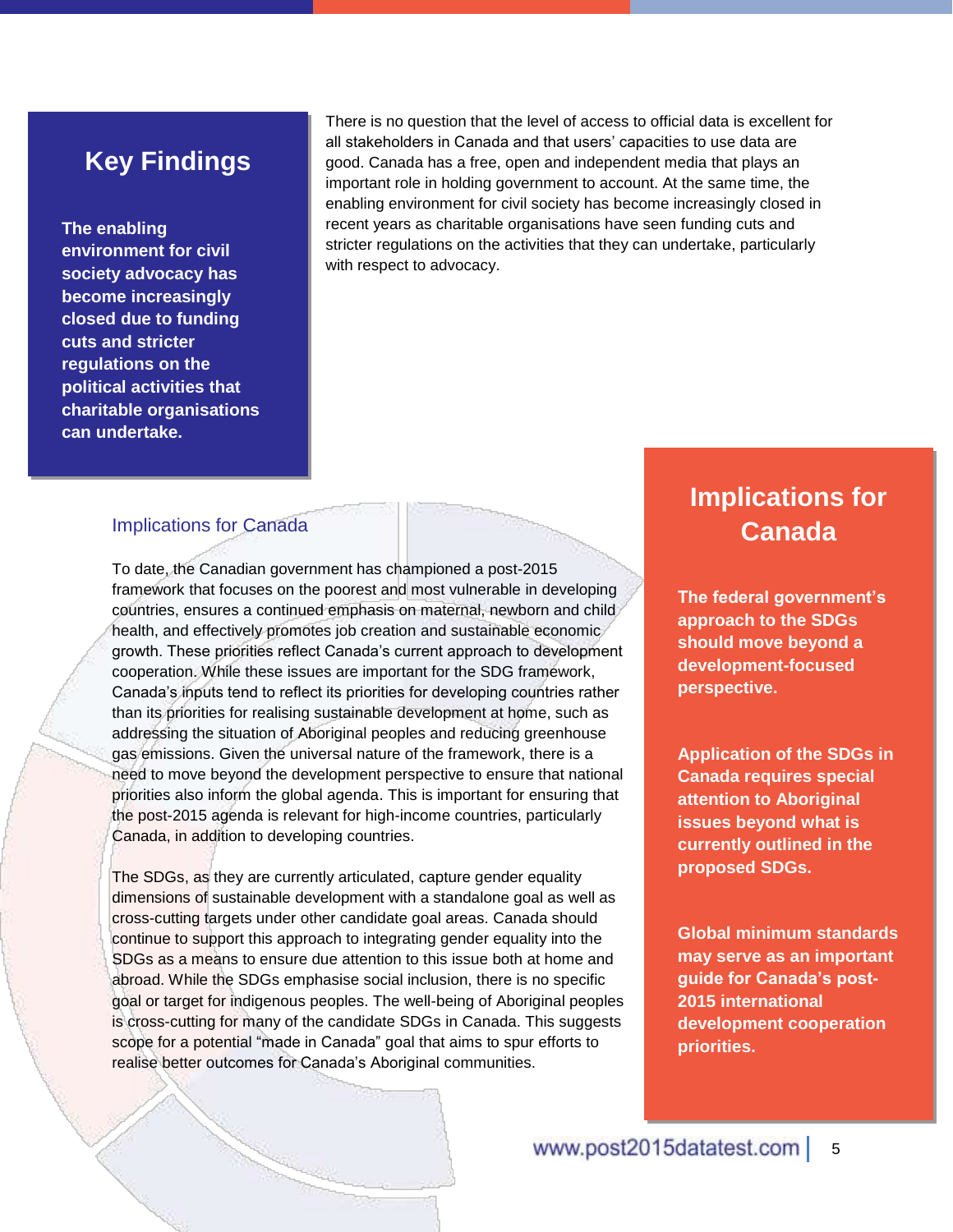### **Implications for Canada**

**Ongoing efforts on sustainable development in Canada provide a roadmap for SDG implementation.**

**SDG implementation has the potential to harness and build off of existing policies and coordination mechanisms across jurisdictions.**

**The federal government should consult more broadly on the SDGs with Canadian stakeholders, including sub-national governments, the private sector and civil society.** 

**Statistics Canada will have a central role to play in the collection and coordination of data for monitoring progress against the SDGs.**

The realisation of global minimum standards will require significant resources. For example, ensuring that no person is living on less than US\$1.25 (purchasing power parity) per day will require domestic and international resources to make progress in many countries. Global minimum standards will likely play an important role in galvanising international efforts for key sustainable development challenges. For Canada, global minimum standards could serve as a useful guide for future development cooperation priorities.

Different levels of government and non-state actors have made significant efforts to identify and address Canada's sustainable development challenges. A good basis exists for establishing Canada's SDG roadmap. However, a key challenge is bringing these efforts together in a national plan, particularly for certain goal areas such as poverty, environment, and energy and infrastructure, where less consensus exists between governments at the federal and provincial/territorial levels on the nature of challenges and their solutions. This issue is exacerbated by the unique division of responsibilities across federal and provincial/territorial jurisdictions in Canada, though coordination mechanisms exist between and across different levels of government.

Canada will need to negotiate a set of national priorities that balances perspectives between various levels of government and creates space for provinces, territories and municipalities to build on ongoing efforts. Greater consultation on the post-2015 agenda is needed. Such efforts could inform Canada's position in the SDG negotiations and increase buy-in on the framework across government departments and levels of government, which should aid in the implementation of the SDG agenda.

While the Department of Foreign Affairs, Trade and Development Canada will likely play a key role in reporting on Canada's implementation of the SDGs to the United Nations, Statistics Canada will have a central role to play in the collection and coordination of data for monitoring progress. This is unsurprising given the highly centralised nature of Canada's statistical system. A significant proportion of the data needed to monitor the SDGs is collected by Statistics Canada, particularly in the areas of poverty, education, employment and governance. While Statistics Canada also collects data on the environment, energy and infrastructure, and global partnership, other agencies and departments will also play a role in data collection for these goal areas, building on existing data collection.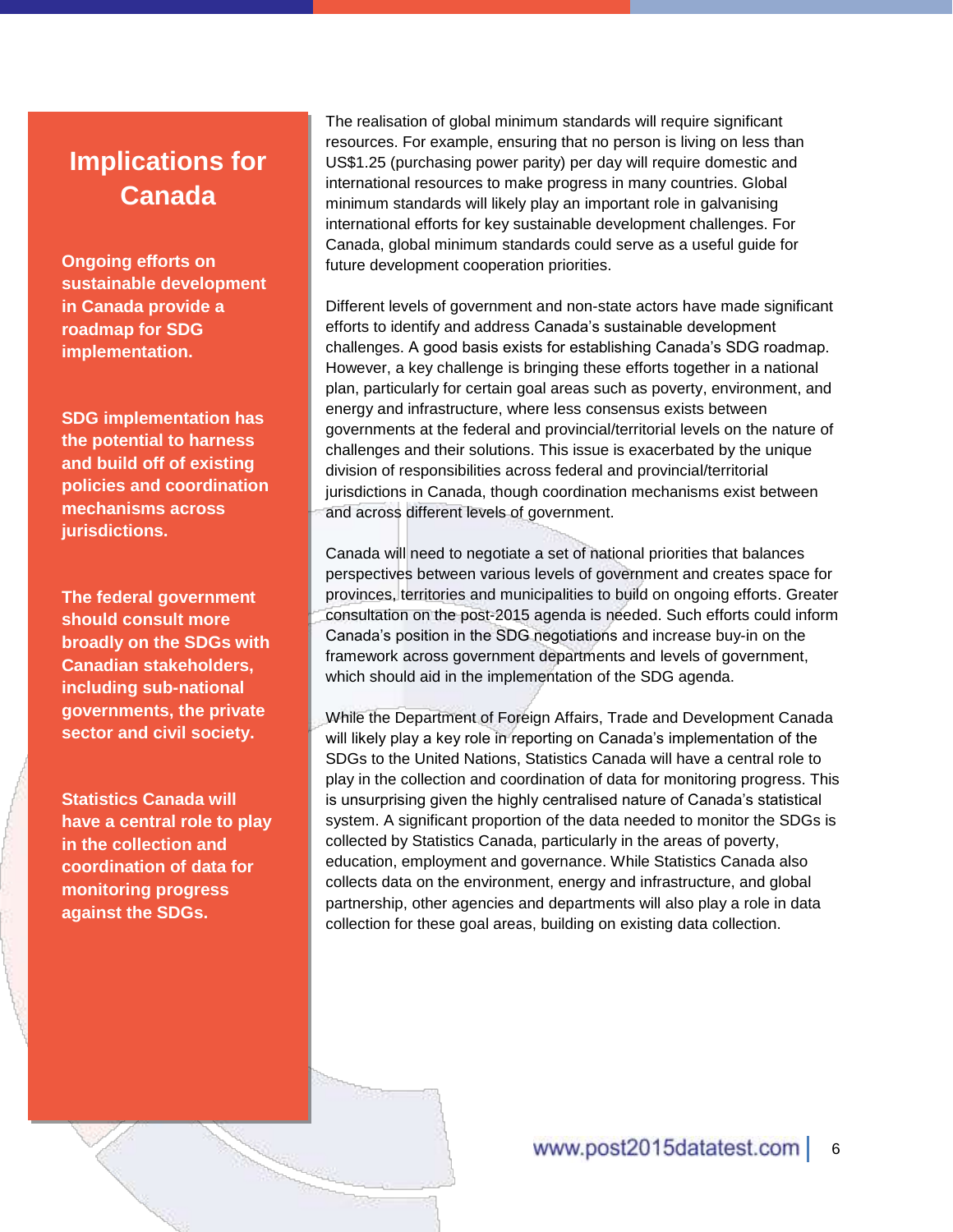Most indicators for measuring progress on post-2015 examined in this study are currently available or can be made readily available relatively easily. However, additional efforts will be needed to calculate and report on certain indicators and collect additional information, particularly in the areas where data gaps are greatest.

There is room to improve data providers' consultation with data users. Statistics Canada is already taking a number of steps to this effect. There is significant room to improve the data quality of other departments that provide data. The adoption of Statistics Canada's policies and procedures related to the preparation and presentation of metadata, including reporting on quality of data sources, errors and revisions, would greatly improve the quality of data on the environment, energy and infrastructure, governance and global partnership, goal areas that have a paucity of data.

Efforts are needed to preserve the excellence of Canada's statistical system. Statistics Canada needs to be provided with the necessary financial and human resources to improve on and continue to provide good quality data to inform decision making. This is especially important given the heightened role that Statistics Canada will likely play in supporting monitoring of and reporting on the post-2015 framework.

There is no question that inclusivity is an important part of the post-2015 agenda. Significant efforts have been made to ensure that all stakeholders – citizens, civil society, various levels of government, and the private sector – are consulted on the new agenda. Furthermore, non-state actors are seen to be playing a critical role in holding governments to account on their implementation of the SDGs at the national level. In its adoption of the SDGs, Canada should ensure that all domestic stakeholders participate in the identification of national priorities. Efforts are needed to establish an effective enabling environment for civil society organisations to provide input on the SDG agenda, carry out independent research and advocacy efforts related to the SDGs, and play a critical role in holding government to account.

### **Implications for Canada**

**Efforts will be needed to improve data availability for goals relating to governance, the environment, and energy and infrastructure.**

**Efforts are needed to improve the quality of data collected by departments, agencies and ministries across Canada. Adoption of Statistics Canada data quality standards across departments and agencies would greatly improve this.** 

**Statistics Canada should be provided with the necessary financial and human resources to improve on and continue providing good quality data.** 

**An enabling environment for civil society to engage on the SDG framework and hold government to account should be established.**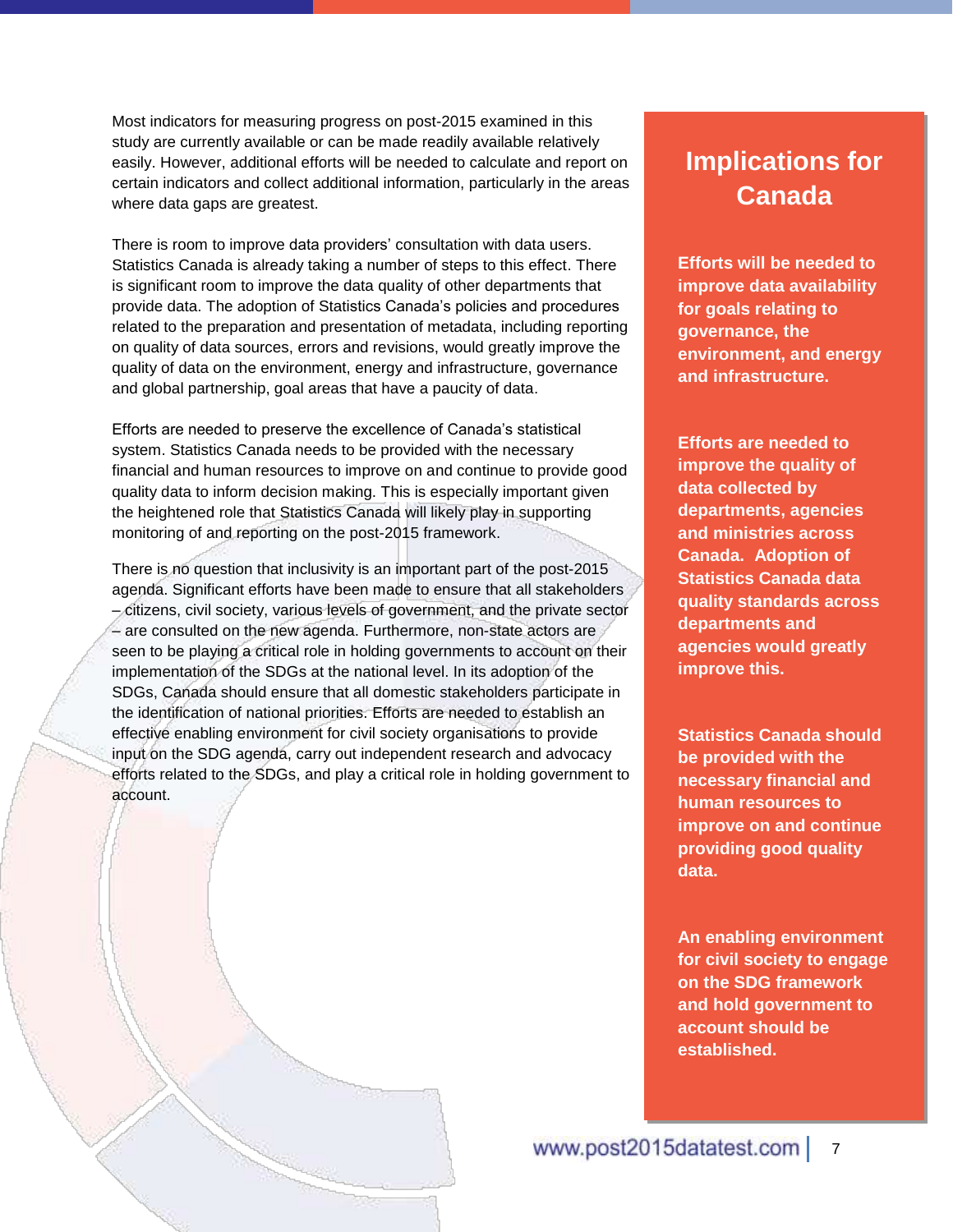### **Implications for the SDG Framework**

**A universal set of SDGs that allows differentiation can work across countries with different levels of development and priorities.**

**A key challenge will be getting domestic stakeholders engaged. SDG implementation should support and enhance existing sustainable development activities.** 

**Global minimum standards may serve as a valuable guide for international cooperation efforts.** 

**Contributions to global partnership can be measured at the country level.** 

**High-income countries could play a critical role in supporting SDG monitoring.**

#### Implications for the Sustainable Development Framework

A key question regarding the SDG framework is how it can allow country differentiation under a universal set of SDGs. This study finds that the SDG framework covers Canadian sustainable development challenges. However, targets and corresponding indicators may need to be adjusted to ensure relevance in high-income countries. The use of a global set of targets and indicators, coupled with national targets and indicators that represent country priorities, may offer a concrete way forward that ensures the universal framework resonates across countries with different levels of development and priorities.

While the SDG framework may resonate in high-income countries, a key challenge will be getting domestic stakeholders engaged. The Canada case study reveals a need to move the domestic conversation beyond the federal government. Ensuring that the universal framework resonates across countries with different levels of development requires input from countries based on their domestic experiences. Furthermore, lack of engagement on the SDGs may represent a potential missed opportunity for domestic constituencies to spur action on sustainable development by using the SDGs to support existing drivers of change. Finally, the SDGs may also serve as an opportunity to connect domestic and global constituencies on issues related to sustainable development, affording greater opportunities for shared actions and lesson sharing.

It is clear that many policies and strategies that address key elements of the post-2015 agenda exist across different levels of government. As countries move toward national implementation of the SDG framework, the SDGs should leverage existing plans and initiatives and build on past successes. Ensuring that the SDG framework allows country differentiation will be important in this context.

The Canada case study reveals that global minimum standards may not be particularly relevant for high-income countries. However, they will likely play a critical role in galvanising efforts to address key global challenges. Global minimum standards could serve as a roadmap for international development cooperation efforts and activities carried out under the global partnership for sustainable development.

Historically, commitments related to global partnership have been measured at the global level. Moving forward, post-2015 presents an opportunity for measuring commitments to global partnership at the country level, as the Canada case study reveals. Such an approach could strengthen global monitoring and accountability by tracking countries' individual contributions.

Data challenges for measuring progress on the SDG framework will be less significant for high-income countries. Countries with robust statistical